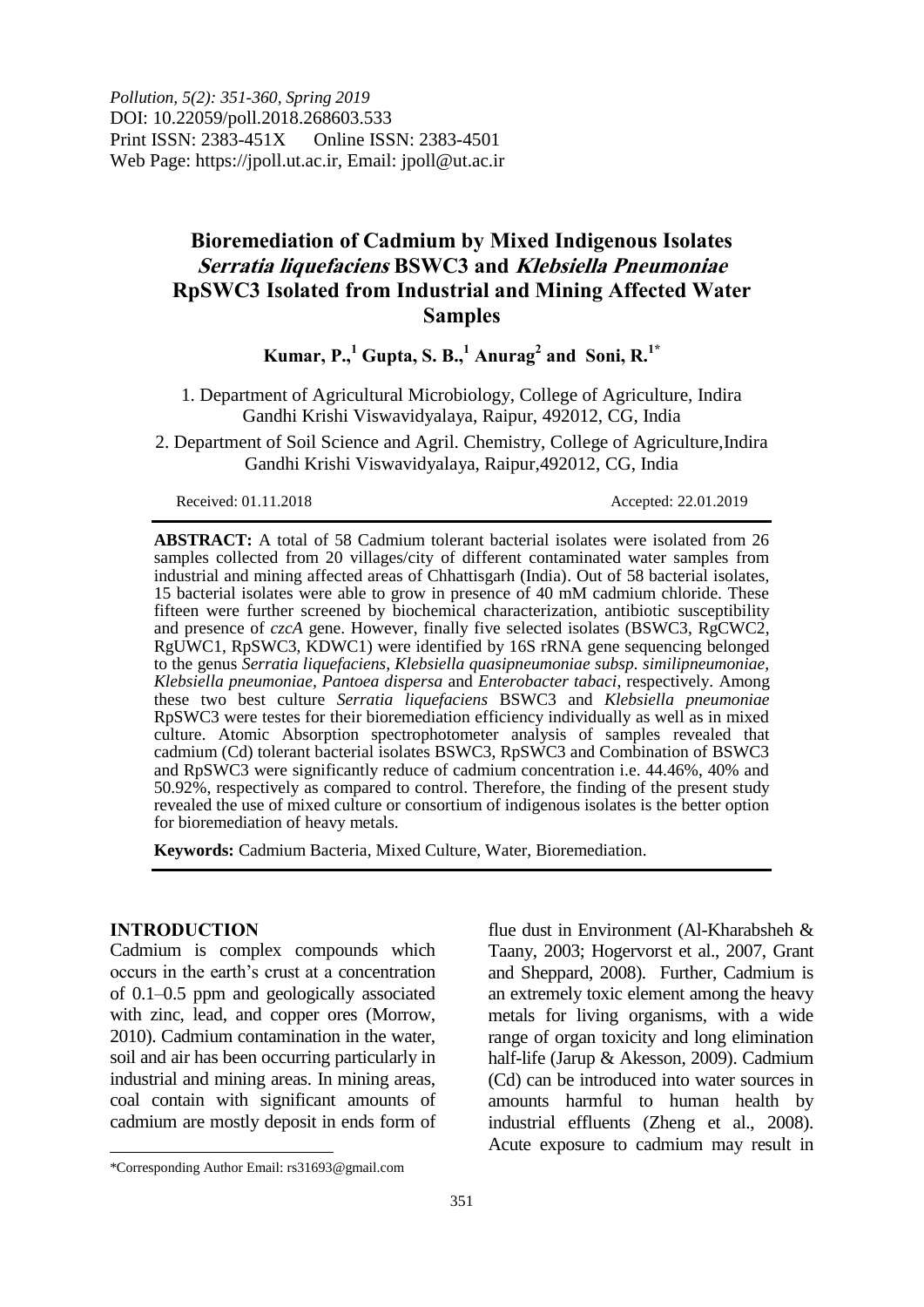death from pulmonary edema. Its chronic exposure can cause kidney damage, osteoporosis, diabetes, cardiovascular disease and cancer. An exposure to very high concentration can irritates the stomach, leading to vomiting and diarrhea (Stuijfzand et al., 2000; Banjerdkji et al., 2005; Bernhoft, 2013). Microorganisms are an approach to bioremediation that ensures a more efficient clean-up of heavy metal polluted soils (Moghannem et al. 2015). The introduction of indigenous bacteria can provide a potential bioremediation process of contaminated soil without disturbing the target environment (Kermani et al., 2010; Kang et al., 2015). Some bacteria can be able to survive against high concentration of cadmium that leads to the evolution of different cadmium resistance systems such as efflux pumps, capable of binding cadmium and detoxifying (Prapagdee & Watcharamusik, 2009; Abbas et al., 2017).

Furthermore, Chhattisgarh is one of the major coal producers state in India and the process of coal extraction, mostly opencast mining, and electrical generation by coalfired power plants release a range of gaseous and solid chemicals and heavy metals like arsenic, cadmium, lead, nickel, manganese, silicon and aluminum into the atmosphere as a by-product of this process. This critical issue has been concealed for many years and only recently, there has been some noted scientific work carried out in the state. In a study, groundwater samples from 146 sites of Rajnandgaon district (C.G.) were analyzed. Arsenic concentration in tube well water was elevated above the WHO guideline by a factor of more than 10 with concentrations reaching 520 µg  $l^{-1}$ , whereas in the dug wells (general depth less than 50 m) As concentrations were as high as 880 µg  $l^{-1}$ (Patel et al., 2017). Similarly, Cd present at concentration of 0.003 mg/L in river waster of Hasdeo (Chhattisgarh). The quality of river water were compared with national standards and revealed that the all samples

taking to the laboratory for further use.  $A10^{-3}$  dilution of the sample was selected as inoculums for pour plate method to isolate cadmium resistance bacteria with 1mM concentrations of Cadmium chloride  $(CdCl<sub>2</sub>)$ . The plates were incubated at 37 $^{\circ}$ C for 48 hrs to 72 hrs (till colonies developed). Individual colonies of bacteria with distinct shape and color were selected (Goswami et al., 2015). These isolated colonies were re-streaked and the process

drinking (Bhaskar and Dixit, 2013). Korba city of Chhattisgarh, the nation's "power hub' is also the fifth among its eighty-eight most critically polluted industrial hotspots (Das et al. 2018). Further, the metal concentration of groundwater in Bailadila iron ore mine area of this state follows the trend  $\text{Fe}^{2+} > \text{Zn}^{2+} > \text{Al} + > \text{Cr}^{6+} > \text{Pb}^{2+}$  in both pre and post monsoon seasons (Jareda et al., 2018). In another study, Pb, Ca in all the samples are exceeded WHO limits for drinking Water (Sharma et al., 2013). Most of them has been on its geochemical, mineralogical and physiochemical aspect leaving behind very few works on bioremediation and molecular aspect (Banerjee et al., 2015). Despite knowing the importance of bioremediation and numerous benefits it can deliver, especially by decontaminating heavy metals affected water through bacteria, no such significant work has been taken up by researchers in Chhattisgarh. Therefore, keeping in mind the core issues, with a view on current situation that can be carved out in future towards resolving this problem; we have decided to take up the present study.

are suitable for irrigation purpose but not for

# **MATERIAL AND METHODS**

A total of 26 samples were collected from 20 villages/city of different district in Chhattisgarh (Fig. 1). They were transported immediately after collection and samples were stored at  $4\n-10$  °C after

repeated to obtain pure culture and maintained as agar slants. Isolated colonies

352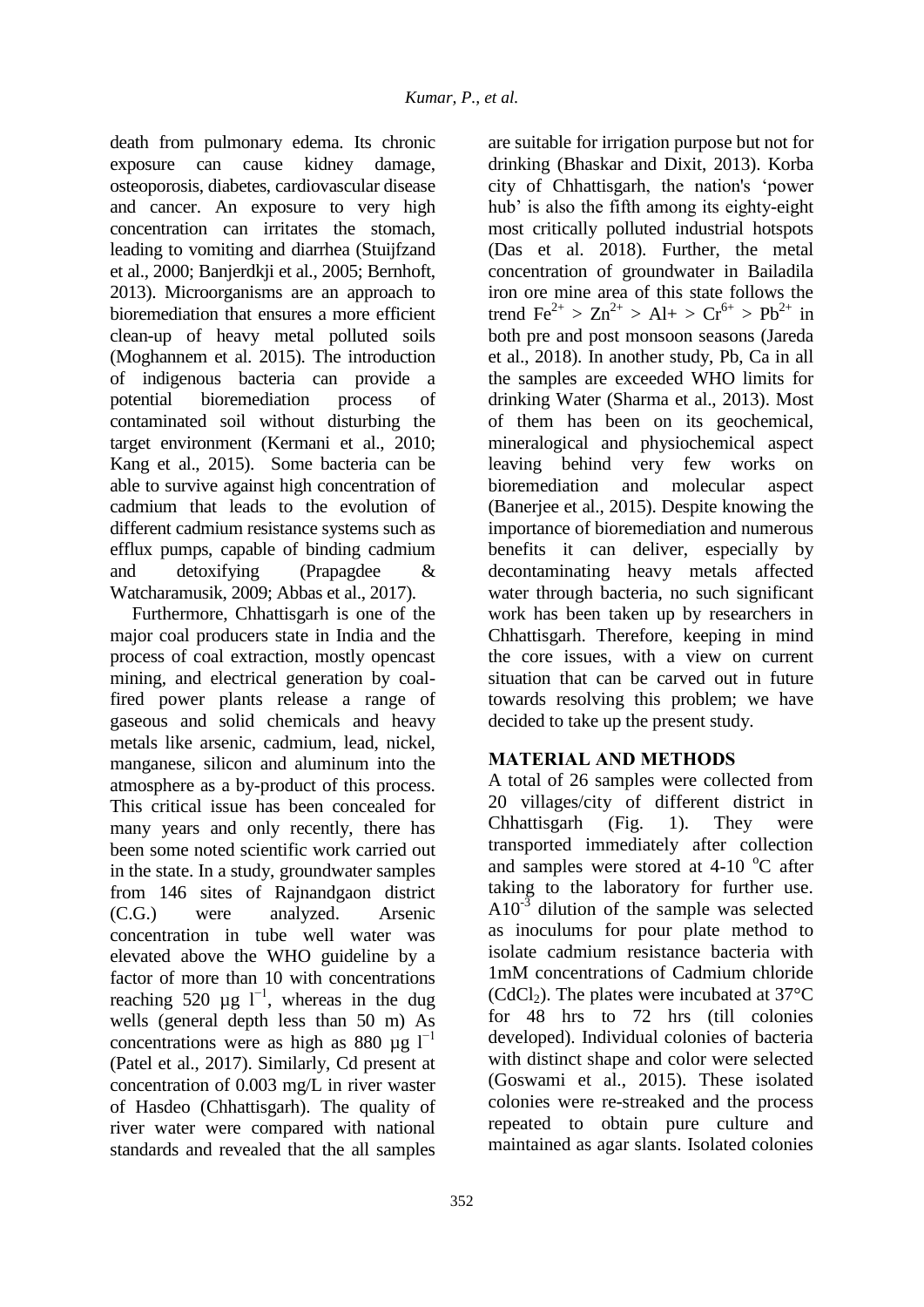of cadmium tolerant bacteria were further screened out at different concentrations 5, 10, 20 30 and 40 mM of  $CdCl<sub>2</sub>$  in minimal broth.

Morphological and physiological characterization of the isolated bacterial colony was done following the standard methods of Bergey"s manual of systematic bacteriology (2001). To study the antibiotic sensitivity of the isolated bacteria, different standard antibiotic discs such as, Streptomycin, Tetracyclin, Chloromphenicol, Rifamycin, Ampicillin, Kanamycin, Gentamycin, and Nalidixic acid were used (Brown, 2007). The inhibition zone of antibiotics obtained was measured by using Himedia (Hi Media, Pvt Ltd, India) antibiotic scale.

From the pure culture, genomic DNA was isolated using HiMedia Bacterial DNA isolation kit (HiMedia Pvt Ltd, India). Different sets of previously reported primers (table 1) were used to amplify 16S rRNA gene. Further, confirmation of cadmium resistance mechanism *czcA* gene was amplified with gene specific primers.

The 16S rRNA gene amplicons obtained from universal primers U1 and U2 (table 2) were partially sequenced by using the Sanger dideoxy sequencing technique in order to ascertain the bacterial genus of unknown bacterial isolates. The sequences of the bacterial isolates were then converted to FASTA format and were deposited in the international gene bank repository of NCBI (National Centre for Biotechnology Information) getting an accession number for each isolates and the phylogenetic tree was prepared using Mega 6 software using "neighbor joining" method.

Two best bacterial isolates were selected based on MIC Growth analysis and *czcA* gene amplification for bioremediation assay. The concentrations of metal in the form of Cadmium Chloride monohydrate (100ppm) were used for detail growth study. This concentration was previously used by several workers for isolating Cd resistant strains (Das et al., 2013; Kumar et al., 2017; Selvaraj et al., 2018) and concentration of metal salt in



**Fig. 1. Pictorial view of sample collection sites in Industrial and Mining affected area of Chhattigarh (India).**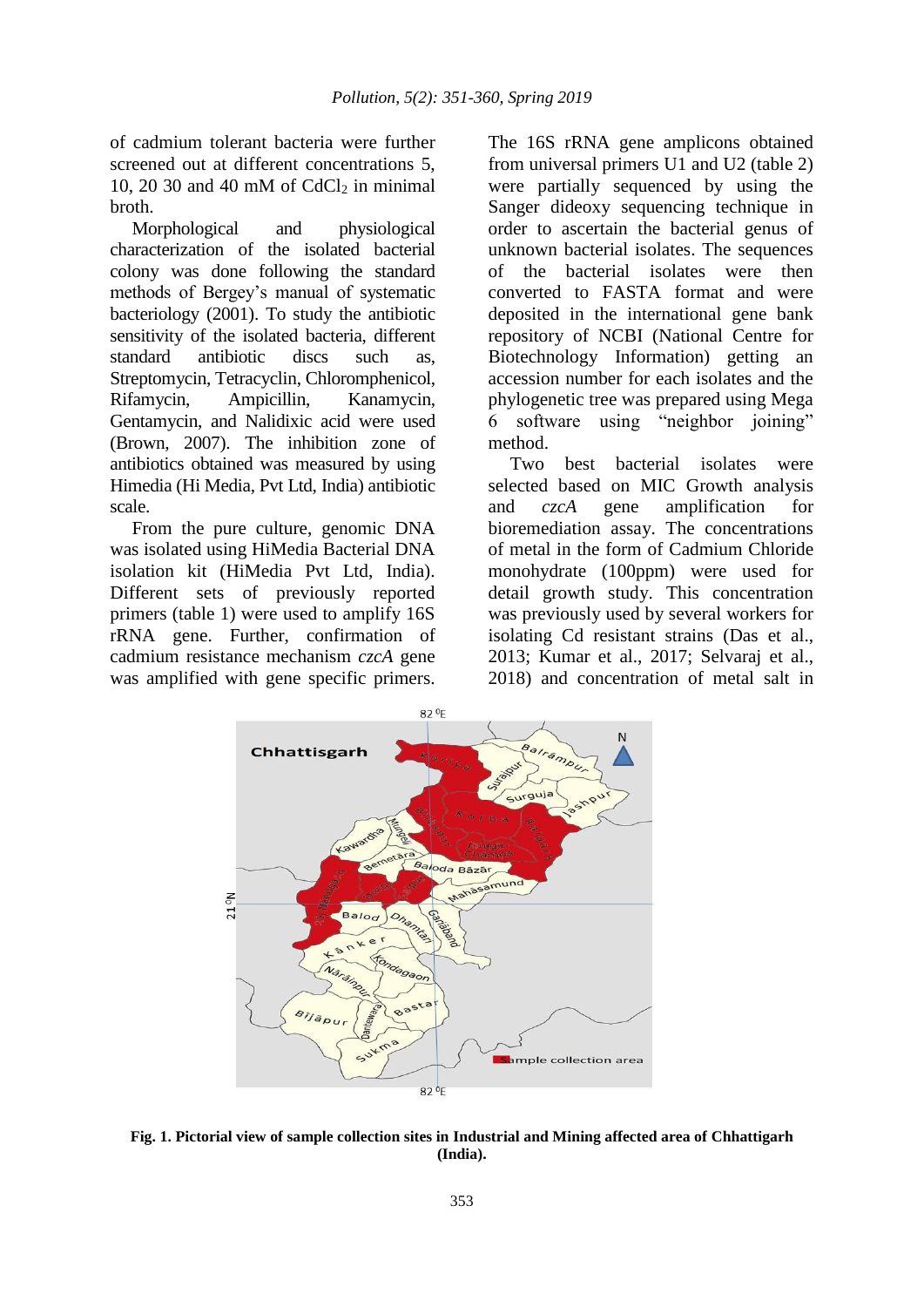ppm was also helpful for AAS analysis. In each treatment having respective isolates with/ without cadmium salt were taken in 100ml minimal broth along with uninoculated control. All flasks were incubated at  $37^{\circ}$ C with continuous shaking at 100rpm. Culture (0.6 OD) without heavy metals was treated as positive control. Growth was monitored as a function of biomass by measuring absorbance at 600 nm using visible spectrophotometer. Growth of the isolates on minimal broth with or without metal supplementation were determined and compared by plotting the optical density at 600 nm (O.D. at 600nm) to time in days. Estimation of Cd concentration was done Atomic absorption spectroscopy (AAS) as per the procedure followed by Baghel (2016).

## **RESULTS AND DISCUSSION**

A total of 58 Cd tolerant bacterial strains were isolated from contaminated water samples collected from industrial and mining affected areas of Chhattisgarh (India). All bacterial isolates were obtained in minimal agar medium containing 1mM cadmium chloride  $(CdCl<sub>2</sub>)$ . The isolation of bacterial strains was possible on the basis of their

ability to grow in the presence of added at a concentration of cadmium chloride. These isolates were selected on the basis of color, size and morphology. Further screening was done at minimal ager plats on the basis of maximum metal tolerance for Cadmium. Out of 58 bacterial isolates, only 15 bacterial isolates were able to grow in the presence of 40 mM cadmium chloride whereas 21 isolates were able to grow in 30 mM cadmium chloride. The minimum inhibitory concentration of all selected cadmium tolerant isolates were determined by measuring the O.D. at 600 nm after 48h growth in Minimal broth supplemented with different concentrations of cadmium chloride (10, 20, 30, 40mM and 50mM). All selected bacterial isolates were able to tolerate at 40mM cadmium chloride and no growth found in the presence of 50mM cadmium chloride. The cadmium tolerant bacterial isolates BSWC1 was found to highest resistance cadmium followed by RpSWC3 bacterial isolate. Similarly, Mathivanan and Rajaram (2014) studied that some cadmium tolerant bacteria able to tolerance up to 400 mg  $L^{-1}$  of Cd<sup>2+</sup> which were isolated from the polluted coastal.

| Gene     | Primer | <b>Primer sequence</b>          | <b>References</b>    |
|----------|--------|---------------------------------|----------------------|
| 16S rRNA |        | 5'-CCAGCAGCCGCGGTAATACG-3'      |                      |
| gene     | U2     | 5'-ATCGGCTACCTTGTTACGACTTC-3'   | Lu et al., 2000      |
| czcA     | czcAF  | 5'-GAC TTC GGC ATCATCRTCGAYGG-3 | Karelova et al. 2011 |
|          | czcAR  | 5'-CGTTGAASCGCARCTGGATCGG-3'    |                      |

**Table 1. Gene specific PCR primers set used in the study.**

| Tabel 2. Biochemical Characterization of selected Cd tolerant bacterial isolates |
|----------------------------------------------------------------------------------|
|                                                                                  |

| S.N            | <b>Name</b><br><b>Isolates</b><br>$\mathbf{g}$ | $\mathbb{C}$ oli<br>form | Catalase<br>test | Hydrolyze<br><b>Starch</b> | tilization<br>Citrate | Gelatin<br>Iron | Indole<br>test | Red<br>⋝<br><b>Tethy</b><br>Test | rease<br>Test | Glucose | Lactose | Sucrose | H <sub>2</sub> S | Gas    |
|----------------|------------------------------------------------|--------------------------|------------------|----------------------------|-----------------------|-----------------|----------------|----------------------------------|---------------|---------|---------|---------|------------------|--------|
|                | BSWC3                                          |                          |                  |                            |                       |                 |                |                                  |               |         |         |         |                  |        |
| 2              | KDWC1                                          | $^{+}$                   | $^{+}$           | $^{+}$                     | $^{+}$                | $^+$            |                |                                  | $^+$          | ┿       |         |         |                  |        |
| 3              | RgUWC1                                         | $+$                      | $^{+}$           | $^{+}$                     | $^{+}$                |                 |                |                                  |               | +       |         | -       |                  | $^{+}$ |
| $\overline{4}$ | RpSWC3                                         |                          | $^+$             |                            | ┿                     |                 |                |                                  | $^+$          |         | $^{+}$  |         |                  |        |
|                | RgCWC2                                         |                          | $+$              | $^{+}$                     | $+$                   |                 |                | $\overline{\phantom{0}}$         | $^{+}$        |         |         |         |                  |        |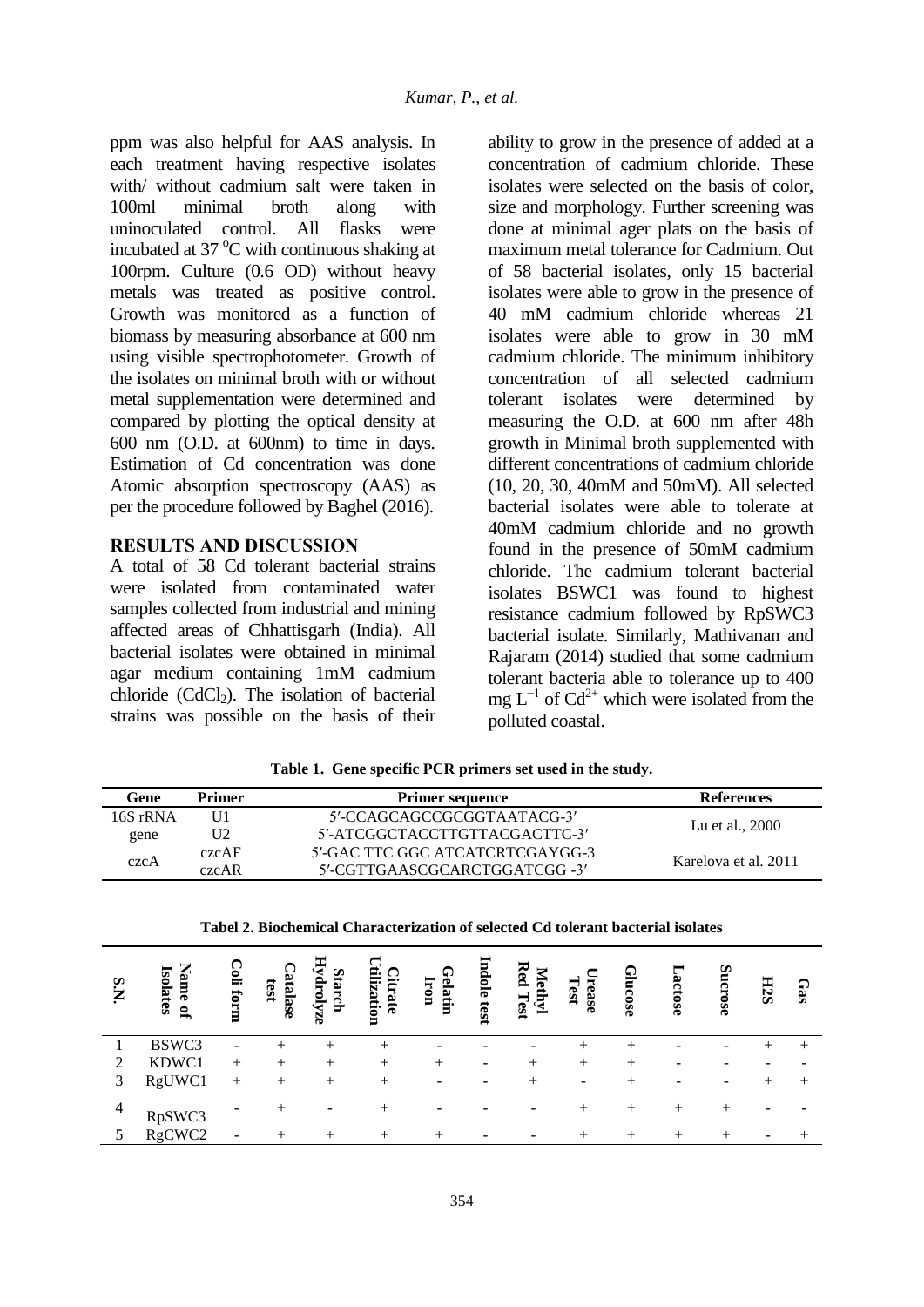All the selected isolates were further characterized on the basis of gram staining and colony morphology. All 15 selected Cd bacterial cultures were spread plate on metal agar plates having  $1 \text{m}$ M CdCl<sub>2</sub> in presence of 8 antibiotic discs and were inoculated at  $37^{\circ}$ C for 24-48 hours to get an even zone of bacterial growth. The results revealed that the maximum resistance was showed by all the isolates towards antibiotic *viz* Streptomycin, ampiciline and rifamycin, whereas highly susceptible was showed to against *viz* antibiotic tetracycline and chloramphenicol. Bacteria isolate RgCWC3 was complete resistance against two antibiotics chloramphenicol and ampicillin. Chloramphenicol and tetracycline are considered as macrolides and aminoglycosides, respectively. These molecules mainly bind to ribosomes and alter their function. Tetracycline had the highest inhibitory effect on all the isolates (table 2 &3). These days with increase in environmental contaminants, microbes are known to be showing more antibiotic

resistance (Samanta et al. 2012). Antibiotics are being extensively used in agriculture and aquaculture (Seiler and Berendonk 2012). Some reports suggest that presence of heavy metals often acts as a selective agent for antibiotic resistance in microbes which exerts a selection pressure in environment resulting in co-selection of heavy metal and antibiotic resistance (Baker-Austin et al. 2006). Several antibiotic resistance mechanisms are markedly influenced by the presence of metals showing a positive co-relation between antibiotic- metal resistances. This mechanism for co-selection is based on cross resistance and co-resistance. Cross resistance contains genes encoding non-specific mechanisms showing resistance to both antibiotics and metals while co-resistance genes are present separately integrated in the same genetic material like plasmid or chromosome (Knapp et al. 2011). In this way the microbes showing resistance for heavy metals may also show resistance for antibiotics (Sinegani and Younessi 2017).

| <b>S.N.</b> | Name of<br><b>Isolates</b> | Zone of inhibition (mm) |     |     |     |                              |     |     |     |  |  |  |
|-------------|----------------------------|-------------------------|-----|-----|-----|------------------------------|-----|-----|-----|--|--|--|
|             |                            | Str                     | Tet | Chl | Rif | Amp                          | Kan | Gen | Nal |  |  |  |
|             | BSWC3                      |                         | 22  | 16  | 14  | $\qquad \qquad \blacksquare$ | 16  | 14  | 15  |  |  |  |
| ∍           | KDWC1                      | 26                      | 27  | 14  | 13  | 14                           | 12  | 14  | 15  |  |  |  |
| 3           | RgUWC1                     | 13                      | 23  | 24  | 10  | -                            | 14  |     | 14  |  |  |  |
| 4           | RpSWC3                     | 16                      | 21  | 16  | 14  | $\overline{\phantom{0}}$     | 12  | 13  | 15  |  |  |  |
|             | RgCWC <sub>2</sub>         | 18                      | 23  |     |     | -                            |     | 16  | 25  |  |  |  |

**Table 3. Antibiotic susceptibility test of Cd tolerant bacterial isolates**

Str = Streptomycin, Tet = Tetracycline Chl = Chloramphenicol, Rif = Rifamysin, Amp = Ampicillin, Kan = Kanamycin, Gen  $=$  Gentamycin, Nal  $=$  Nalidixic acid

Five best cadmium tolerant isolates (BSWC3, RgCWC2, RgUWC1, RpSWC3, and KDWC1) were identified by sanger sequencing which belong to four genera. However, five isolates (BSWC3, RgCWC2, RgUWC1, RpSWC3, KDWC1) were belonged to the genus *Serratia liquefaciens, Klebsiella quasipneumoniae subsp. similipneumoniae, Klebsiella pneumoniae, Pantoea dispersa* and *Enterobacter tabaci*, respectively (Fig 2).

However, previously bacterial genera *Alcaligenes xylosoxidans, Comamonas testosteroni, Klebsiella planticola, Pseudomonas putida, ciens* (Kanazawa and Mori, 1996; Barberio & Fani, 1998; Chovanová et al., 2004), *Stenotrophomonas acidaminiphila, Pseudomonas aeruginosa and Delftia tsuruhatensis* (Lin et al., 2016) also showed tolerance to metals, especially Cd , Zn and Pb. Interestingly cadmium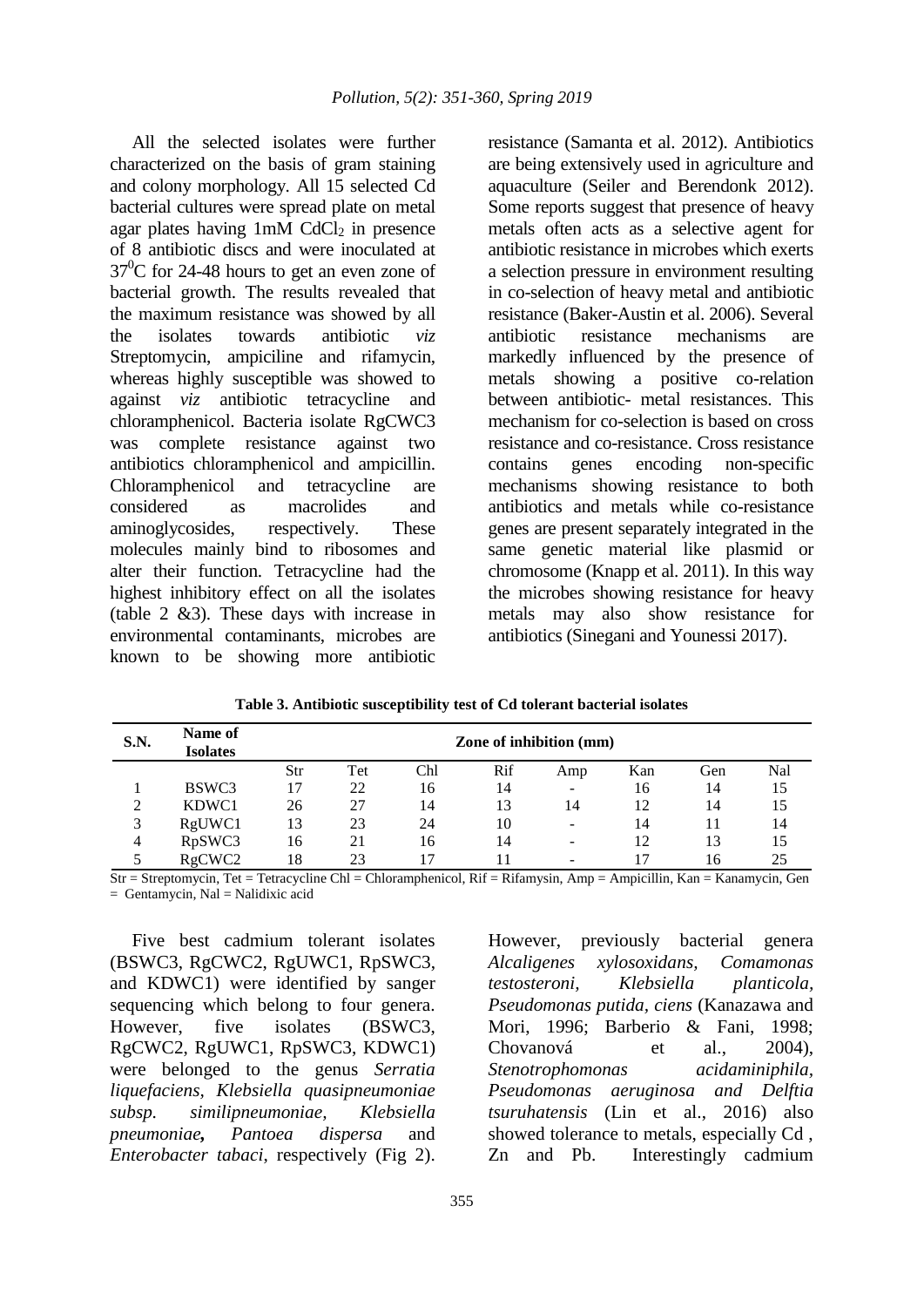resistance in *P. dispersa* and *E. tabaci* was not much reported especially *E. tabaci*  which is a newly identified species (Duan et al., 2015). Furthermore, gram-negative bacterial species such as *E. coli* (Cohen et al., 1991), *P. putida* (Higham et al., 1984), *P. syringae* (Cabral, 1992), *P. aeruginosa* (Hassen et al., 1998) was recognized on production of intracellular cadmiumbinding proteins. The amplified products were partially sequenced by Sanger sequencing technique and the gene sequences were deposited in NCBI gene bank retrieving the following accession numbers from MH915559- MH915563.

Two best Cd tolerant bacterial isolates *Serratia liquefaciens* BSWC3 and *Klebsiella pneumoniae* RpSWC3 positive for *czcA* gene PCR were selected for bioremediation assay. Actually, the a *CzcCBA* efflux system (*CzcC*, *CzcB* and *CzcA*) encode a membrane-bound protein complex that achieves metal resistance by active cation efflux driven by a cationproton antiporter (Nies, 1995; Kim et.al. 2011) and the loss of *CzcA* increases sensitivity to Cd (Rensing et al., 1997;). Hence, the presence of this *czcA* gene in the bacterial genome confirms its metal resistance ability. A growth curve was

prepared by periodically taking the optical density of each bacterial isolates by spectrophotometer at 600nm for 10 days. The growth curve for cadmium tolerant bacteria isolate *Serratia liquefaciens* BSWC3 and *Klebsiella pneumoniae* RpSWC3 were showed that in absence of cadmium, the growth of bacteria enter into the log phase and increased their growth up to 3rd days after than it entered into death or declining phases. However, in presence of Cd, it was observed that a prolonged log phase of 1 to 4 days with a brief stationary phase after which it enters into declining phase from  $5<sup>th</sup>$  day onwards. Prolonged log phase in presence of cadmium as compared to shorter one in its absence shows that accelerated growth was achieved when the bacteria was grown under presence of cadmium. The bacterial isolates *Serratia liquefaciens* BSWC3 supplement with Cadmium chloride was showed maximum growth compare to RpSWC3 and combination of *Serratia liquefaciens* BSWC3 and *Klebsiella pneumoniae* RpSWC3 (fig 3). Recently, *Serratia liquefaciens* was also from industrial effluents polluted with heavy metals (Ramya & Boominathan, 2017).



**Fig. 2. 16s rRNA sequencing based Phylogeny tree of selected isolates.**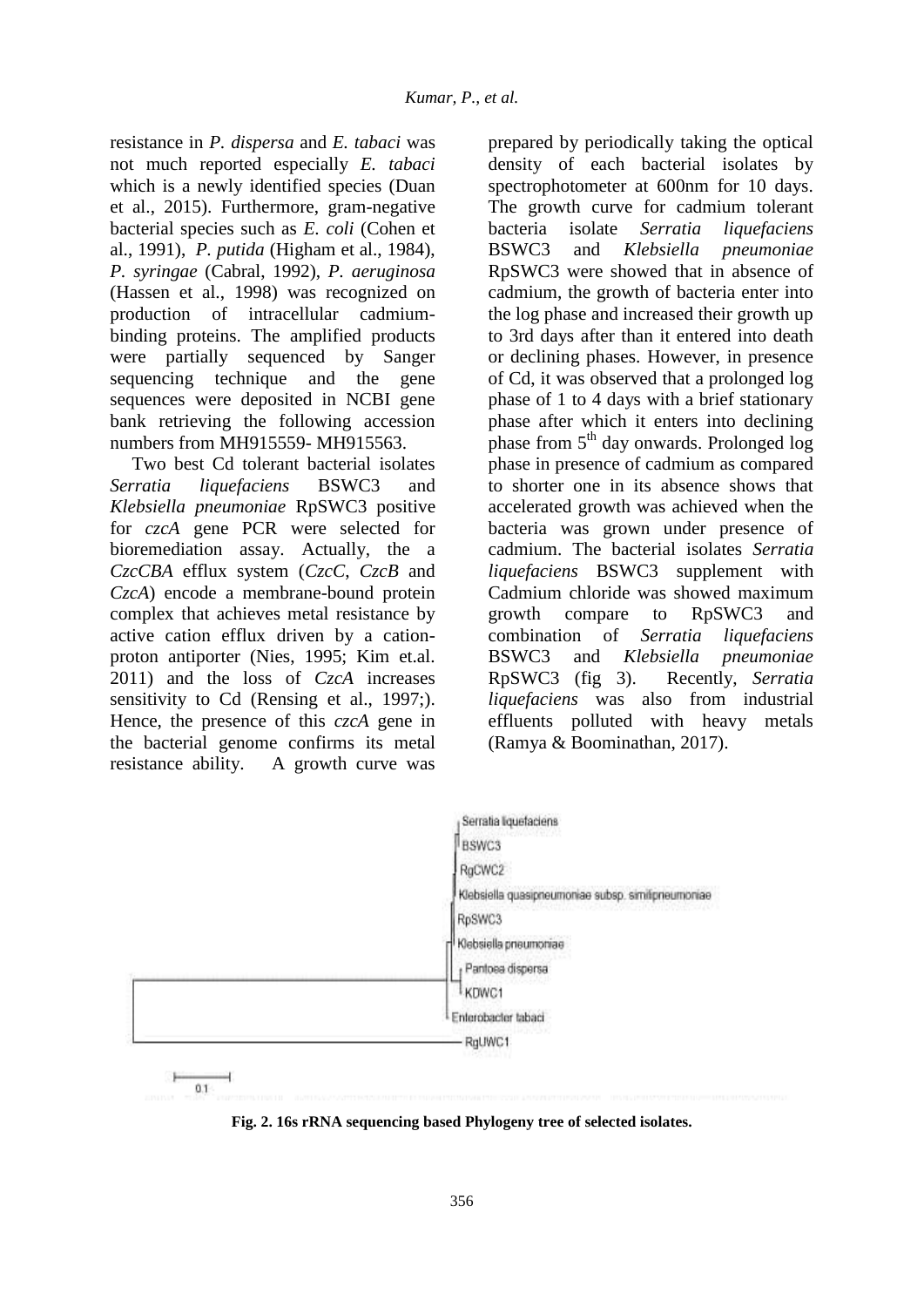

**Fig. 3. Growth curve of Serratia liquefaciens BSWC3, Klebsiella pneumoniae RpSWC3 and mixed culture.**

Absorption or remediation of cadmium by these bacteria isolates were estimated through Atomic Absorption Spectroscopy (AAS). The cadmium reduction capability of bacterial isolate was checked by adding cadmium chloride at a concentration of 100ppm in the minimal broth. The control medium was also run for cadmium containing the same concentration as in treated one i.e., 100ppm but was without the bacterial isolate. The Cd tolerant bacterial isolates BSWC3, RpSWC3 and Combination of BSWC3 and RpSWC3 were significantly reduction of cadmium i.e. 44.46%, 40% and 50.92%, respectively as compared to control. The bacterial combination isolate BSWC3 and RpSWC3 was found to highest reduction (50.92%) of cadmium followed by single bacterial isolate BSWC3. Results of AAS for Cd content clearly indicate the differential uptake depending upon the bacterial species. Laboratory scale bioremediation study indicated effective cadmium removal by mixed culture as well as individual strains. This might be because of synergistic effect of the isolates. It was also reported in previous studies that a

consortium works better than individual strains (Kozyrovska et al., 2004; Chowdhury et al., 2011; Li et al., 2017). As reported by Wong et al. (2013), consortium exposed to Cd observed that a dense area around the bacteria compared with control. The dense area showed cadmium adsorption on the surface of cells, possibly coated with exopolysaccharide, suggesting this to be the mechanism employed by consortium to remove Cd from broth (Wong et al. 2013). It has been shown that microbes have the capability to reduce heavy metals, but whether they reduce it for detoxification or for its growth is a matter of concern. Further, Lee et al., (2008) reported that a consortium isolated from lake sediments was able to remove 99-100% of different heavy metals including copper, chromium, nickel, lead and zinc from heavy metal contaminated water. However, reports on cadmium bioremediation by bacterial consortia are very limited (Malekzadeh et al. 2012, Sen et al. 2014). In one more research, cadmium resistant bacteria were also isolated from Cd-contaminated soils by Prapagdee and Watcharamusik (2009).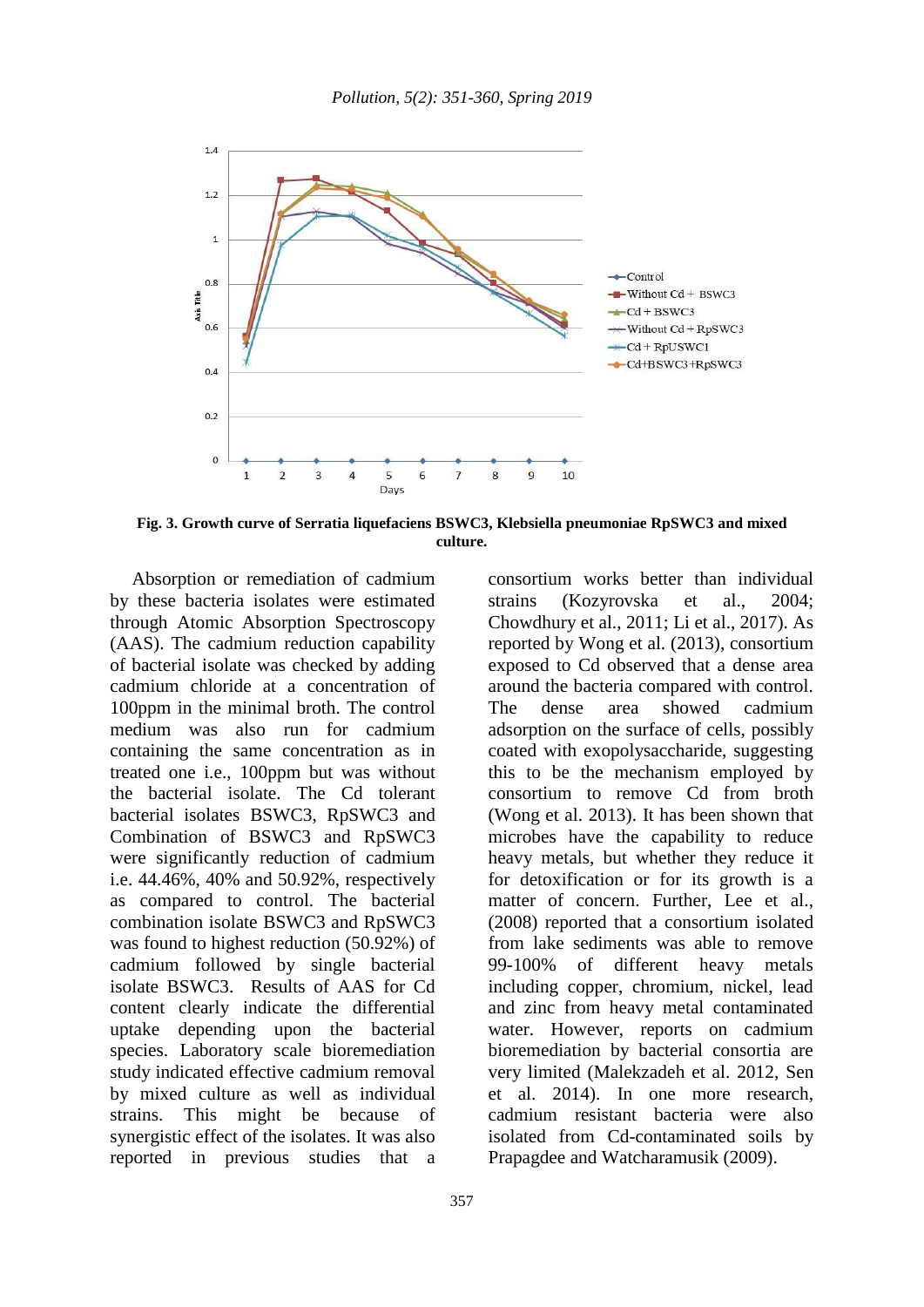## **CONCLUSION**

In the present study, the cadmium resistant bacterial isolates were isolated from the water samples collected from industrial and mining affected area of Chhattisgarh state. These isolates were found to be resistant to cadmium. The mechanism involved in conferring resistance to cadmium was found to be chromosomal. It is clear from the above results that resistance to Cd in both the diversified isolates *Serratia liquefaciens* BSWC3 and *Klebsiella pneumoniae* RpSWC3 is due to the *czc* gene present on the chromosomal DNA and involves metal binding and/or an efflux mechanism of resistance. Furthermore, the results of in vitro, AAS analysis suggest that the strains may have considerable potential as an agent for bioremediation with reference to Cd. The detoxification efficiency of these two isolates *S. liquefaciens* BSWC3 and *K. pneumoniae* RpSWC3 in combination indicates good potential for application in bioremediation of cadmium from polluted sites.

#### **ACKNOWLEDGEMENT**

Author RS wants to acknowledge his own university i.e. Indira Gandhi Krishi Vishwavidyalaya, Raipur, India, for financial assistance.

#### **REFERENCES**

Abbas, S. Z., Riaz, M., Ramzan, N., Zahid, M. T., Shakoori, F.R. and Rafatullah, M. (2014). Isolation and characterization of arsenic resistant bacteria from wastewater. Braz. J. Microbiol., 45(4); 1309-1315.

Al-Kharabsheh, A. and Taany, R. (2003). Influence of urbanization on water quality deterioration during drought periods at South Jordan. J. Arid. Environ. 53;619–630

Banerjee, S., Datta, S., Chattyopadhyay, D. and Sarkar, P. (2011). Arsenic accumulating and transforming bacteria isolated from contaminated soil for potential use in bioremediation, Journal of Environmental Science and Health, Part A, 46;14, 1736-1747.

Bhaskar, M. and Dixit A. K. (2018). Water Quality Appraisal of Hasdeo River at Korba in Chhattisgarh, India. Int. J. Sci. Res., 4(9);1252-1258.

Banerjee, S., Gothalwal, R., Sahu, P. K. and Sao, S. (2015). Microbial Observation in Bioaccumulation of Heavy Metals from the Ash Dyke of Thermal Power Plants of Chhattisgarh, India. Adv. Biosci. Biotechnol., 6; 131-138.

Banjerdkji, P., Vattanaviboon, P. and Mongkolsuk, S. (2005). Exposure to cadmium elevates expression of genes in the oxy R and Ohr R regulons and induces cross-resistance to peroxide killing treatment in Xanthomona scampestris. Appl. Environ. Microbiol., 71 (4); 1843-1849.

Baker-austin, C., Wright, M.S., Stepanauskas, R. and Mcarthur, J.V. (2006). Co-selection of antibiotic and metal resistance. Trends Microbiol. 14; 176–182.

Barberio, C. and Fani, R. (1998). Biodiversity of an *Acinetobacter* population isolated from activated sludge. Res. Microbiol., 149; 665–673.

Bernhoft, R. A. (2013). Cadmium toxicity and treatment. The Scientific World Journal, 2013.

Brown, A. E. (2007). Benson's Microbiological Applications, Laboratory Manual in General Microbiology, Short Version, tenth ed., The McGraw Hill Companies , pp. 50.

Cabral, J. P. S. (1992). Selective binding of metal ions to Pseudomonas syringae cells. Microbios., 71;  $47 - 5$ .

Chowdhury, S., Thakur, A.R. and Chaudhuri, S.R. (2011). Novel Microbial Consortium for Laboratory Scale Lead Removal from City Effluent. J. Environ. Sci.Tech., 4: 41-54.

Cohen, I., Bitan, R. and Nitzan, Y. (1991). The effect of zinc and cadmium ions on Escherichia coli. B. Microbios., 68; 157–168.

Das, D., Chakraborty, A., Bhar, S., Sudarshan, M. and Santra, S.C. (2013). Gamma irradiation in modulating cadmium bioremediation potential of Aspergillus sp. IOSR J. Environ. Sci. Toxicol. Food Tech. 3(6);51-55.

Das, A., Patel, S. S., Kumar, R., Krishna, K.V.S.S., Dutta, S., Saha, M C., Sengupta, S. and Guha, D. (2018). Geochemical sources of metal contamination in a coal mining area in Chhattisgarh, India using lead isotopic ratios. Chemosphere,197;152-164.

Duan, Y.Q., Zhou, X. K., Yan L. D., Li, Q.Q., Dang, L.Z., Zhang, Y.G., Qiu, L.H., Nimaichand, S. and Li, W.J. (2015). Enterobacter tabaci sp. nov., a novel member of the genus Enterobacter isolated from a tobacco stem. Antonie van Leeuwenhoek. 108;1161–1169.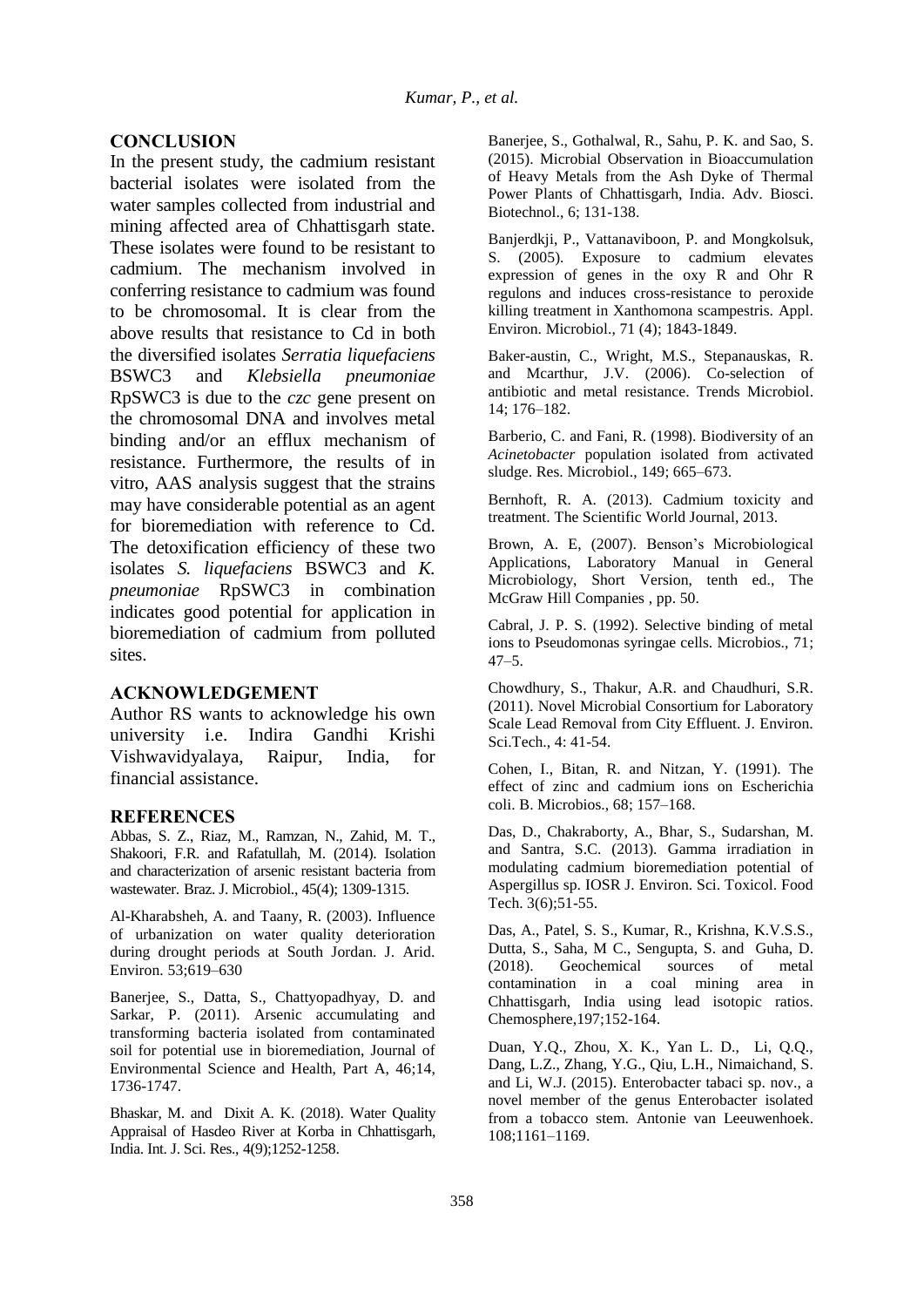Goswami, R., Mukherjee, S., Rana, V. S., Saha, D.R., Raman, R., Padhy, P.K., and Mazumder, S. (2015). Isolation and characterization of arsenicresistant bacteria from contaminated water-bodies in West Bengal, India. Geomicrobiol. J., 32(1); 17- 26.

Grant, C. A. and Sheppard, S. C. (2008). Fertilizer impacts on cadmium availability in agricultural soils and crops. Human and Ecological Risk Assessment, 14(2); 210-228.

Hassen, A., Saidi, N., Cherif, M. and Boudabous, A. (1998). Effects of heavy metals on Pseudomonas aeruginosa and Bacillus thuringiensis. Biores. Technol. 65: 73–82.

Higham, D.P., Sadler, P.J., Scawen, M. D. (1984). Cadmium-resistant Pseudomonas putida synthesized novel cadmium proteins. Sci., 225: 1043–1046.

Hogervorst, J., Plusquin, M., Vangronsveld, J., Nawrot, T., Cuypers, A., Van Hecke, E. and Staessen, J. A. (2007). House dust as possible route of environmental exposure to cadmium and lead in the adult general population. Environmental research, 103(1): 30-37.

Jareda, G., Mahapatra, S.P. and Dhekne, P.Y. (2018).Water quality index, heavy metal pollution index and seasonal variation correlation of groundwater of Bailadila iron ore mine area and its peripherals: Dantewada district, Chhattisgarh, India. Desalination and Water Treatment, 101; 7–16.

Järup, L. and Kesson, A. (2009). Current status of cadmium as an environmental health problem. Toxicology and applied pharmacology, 238(3); 201-208.

Kanazawa, S., and Mori, K. (1996). Isolation of Cadmium-Resistant Bacteria and Their Resistance Mechanisms. Soil Sci. Plant Nut., 42(4); 725-730,

Kermani, J. N. A., Ghasemi F. M., Khosravan, A., Farahmand, A. and Shakibaie, M. R. (2010). Cadmium Bioremediation by Metal-Resistant Mutated Bacteria Isolated from Active Sludge of Industrial Effluent. Iran. J. Environ. Health. Sci. Eng., 7(4): 279-286.

Kim, E.H., Nies, D.H., McEvoy, M.M. and Rensing, C. (2011).Switch or funnel: how RNDtype transport systems control periplasmic metal homeostasis. J. Bacteriol. 193; 2381-2387.

Knapp, C.W., McCluskey, S.M., Singh, B.K., Campbell, C.D., Hudson G. and Graham, D.W. (2011). Antibiotic Resistance Gene Abundances Correlate with Metal and Geochemical Conditions in Archived Scottish Soils. PLoS ONE 6(11): e27300.

Kozyrovska N.O., Korniichuk O.S., Voznyuk T.M., Lytvynenko T.L., Rogutskyy I.S. and Mytrokhyn O.V. (2004). Microbial community in a precursory scenario of growing Tagetes patula L. in a lunar greenhouse, Kosm. Nauka Technol. (Space Sci. Technol.), 10, 221-225.

Kumar, R., Singh, P., Dhir, B., Sharma, A. K. and Mehta, D. (2017).Potential of Some Fungal and Bacterial Species in Bioremediation of Heavy Metals. J. Nucl. Phy. Mat. Sci. Rad. Appl. 2; 213- 223.

Lee, E.Y., Lim, J.S., Oh, K.H., Lee, J.Y., Kim, S.K., Lee, Y.K. and Kim, K. (2008). Removal of heavy metals by an enriched consortium. J Microbiol., 46; 23-28.

Lin, X., Mou, R., Cao, Z., Xu, P., Wu, X., Zhu, Z., Chen, M. (2016). Characterization of cadmiumresistant bacteria and their potential for reducing accumulation of cadmium in rice grains. Sci. Tot. Environ. 569–570 (1), 97-104.

Li, J., Liang, Z., Jia, P., Liu,,J., Xu, Y., Chen, Y., Shu, H., Kuang, J., Liao, B. and Shu W. (2017). Effects of a bacterial consortium from acid mine drainage on cadmium phytoextraction and indigenous soil microbial community.Plant Soil, 415;347.

Malekzadeh, E., Alikhani, H. A., Savaghebi-Firoozabadi, G. R. and Zarei, M. (2012). Bioremediation of Cadmium-Contaminated Soil through Cultivation of Maize Inoculated with Plant Growth–Promoting Rhizobacteria, Bioremed. J., 16(4); 204-211

Mathivanan, K. and Rajaram, (2014). Isolation and characterization of cadmium resistant bacteria from an industrially polluted coastal ecosystem on the southeast coast of India. Chem and Ecol., 30(7): 622-635.

Moghannem, S. A., Refaat, B. M., El-Sherbiny, G. M., El-Sayed, M. H., Elsehemy, I. A. and Kalaba, M. H. (2015). Characterization of heavy metal and antibiotic-resistant bacteria isolated from polluted localities in Egypt. Egyptian Pharmaceutical Journal, 14(3): 158.

Nies, D.H. (1995). The cobalt, zinc, and cadmium efflux system CzcCBA from Alcaligenes eutrophus functions as a cation-proton antiporter in Escherichia coli. J. Bacteriol. 177; 2707-2712.

Patel, K. S., Sahu, B. L., Dahariya, N. S., Bhatia, A., Patel, R. K., Matini, L., Sracek, O. and Bhattacharya P. (2015). Groundwater arsenic and fluoride in Rajnandgaon District, Chhattisgarh, northeastern India. Appl.Water Sci., 7; 1817.